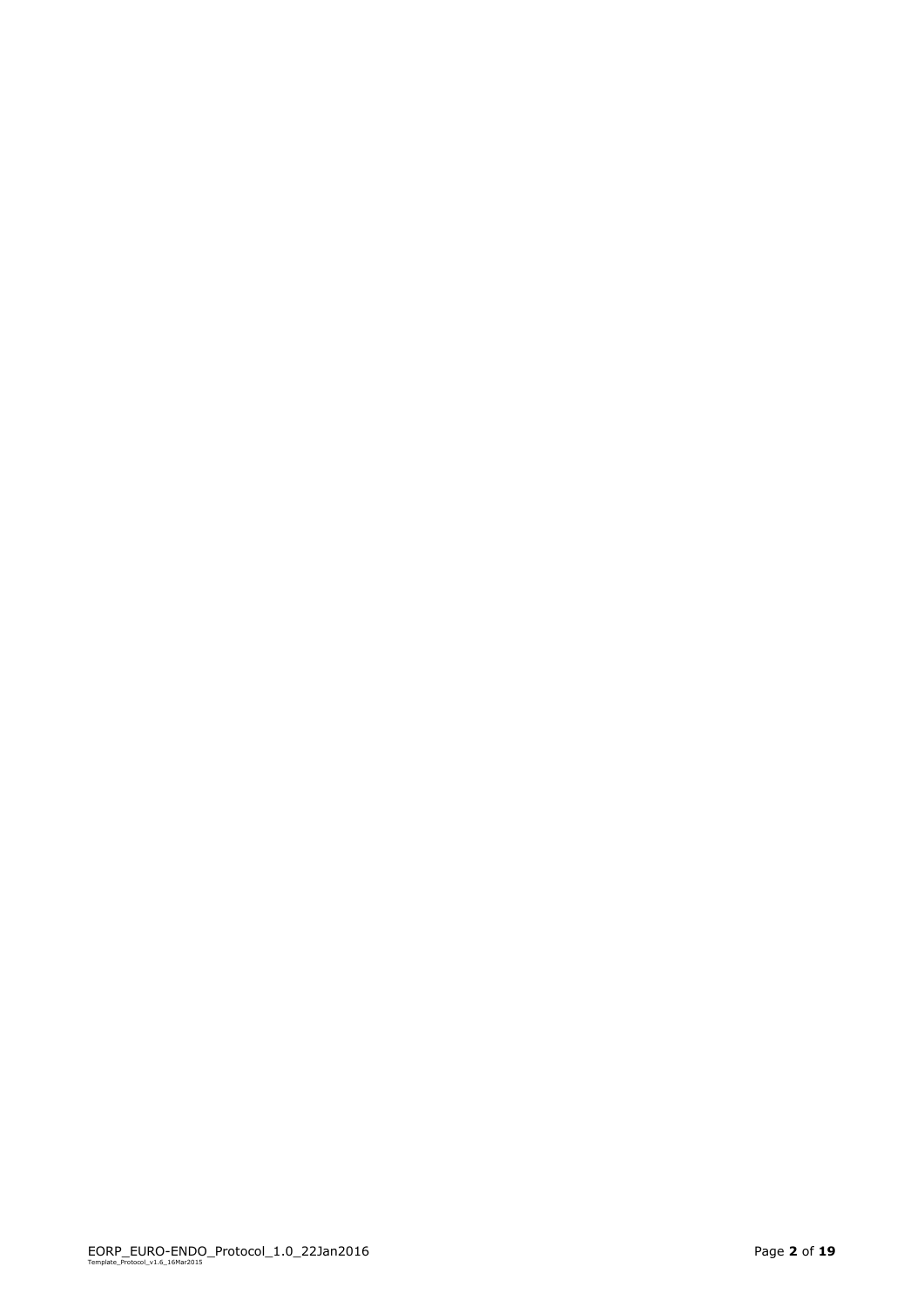# <span id="page-2-0"></span>**Protocol history**

Changes in the protocol appendices will not be subject to protocol amendments, in particular the lists of the members of the registry committees as these are subject to potential changes. The functions represented in the committees will however not change.

| <b>Protocol</b><br>version<br><b>Number</b> | <b>Protocol</b><br><b>Version date</b> | <b>Amended pages</b> | <b>Changes</b>                 |
|---------------------------------------------|----------------------------------------|----------------------|--------------------------------|
| 1.0                                         | 22 Jan 2016                            | Not Applicable       | Not Applicable (first Version) |
|                                             |                                        |                      |                                |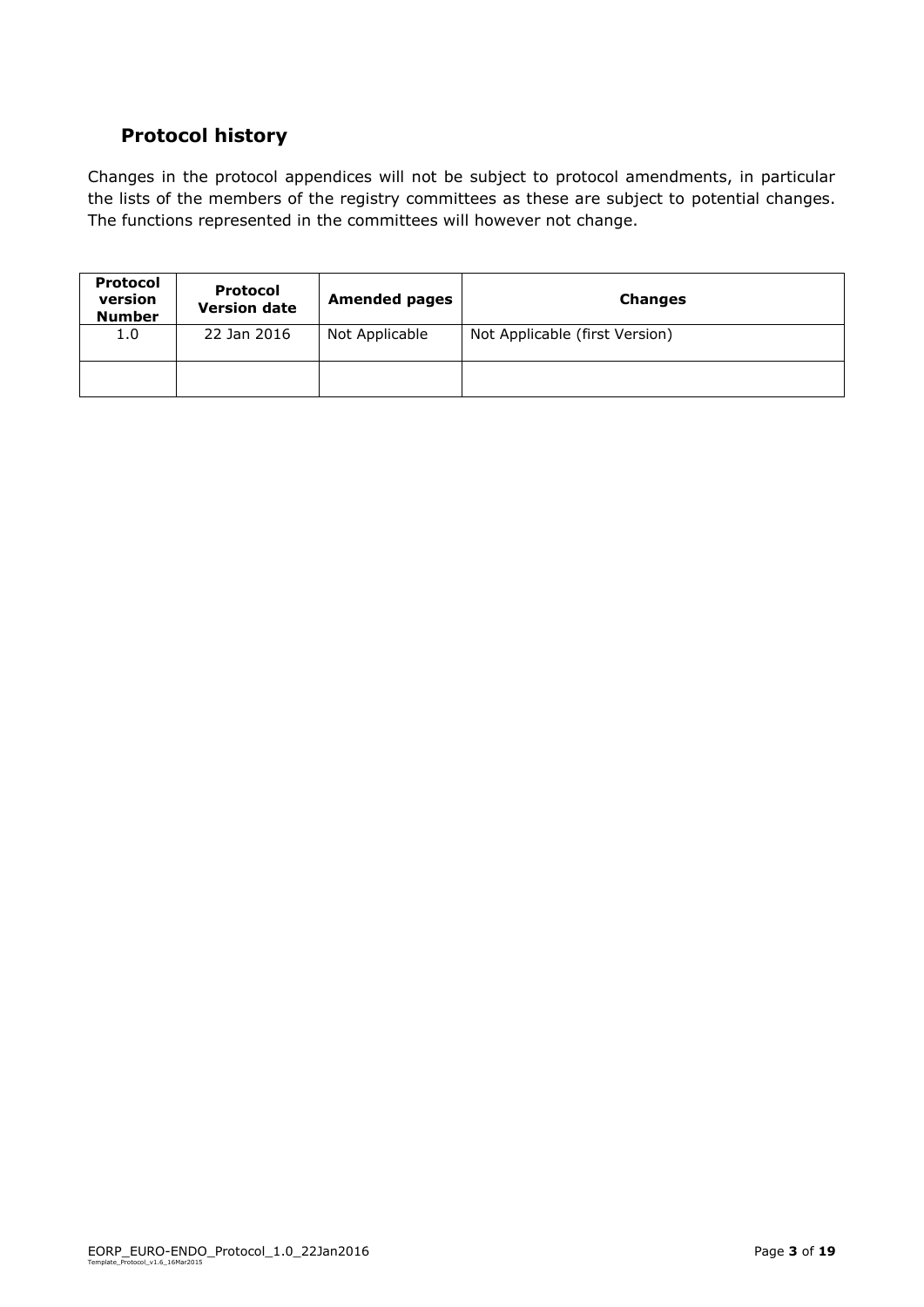# <span id="page-3-0"></span>**List of abbreviations**

| <b>Abbreviation</b> | <b>Definition</b>                                                      |
|---------------------|------------------------------------------------------------------------|
| CRF, eCRF           | Case Report Form, Electronic Case Report Form                          |
| <b>EORP</b>         | EURObservational Research Programme                                    |
| <b>ESC</b>          | European Society of Cardiology                                         |
| <b>EACVI</b>        | Cardiovascular Imaging Association                                     |
| EURO-ENDO           | European Endocarditis                                                  |
| ΙE                  | Infective Endocarditis                                                 |
| <b>VHD</b>          | Valvular Heart Disease                                                 |
| CT                  | Computed Tomography                                                    |
| <b>MRI</b>          | Magnetic Resonance Imaging                                             |
| PET-CT              | Nuclear Imaging: Positron Emission Tomography - Computed<br>Tomography |
| <b>TTE</b>          | Transthoracic Echocardiogram                                           |
| <b>TOE</b>          | Transesophageal Echocardiogram                                         |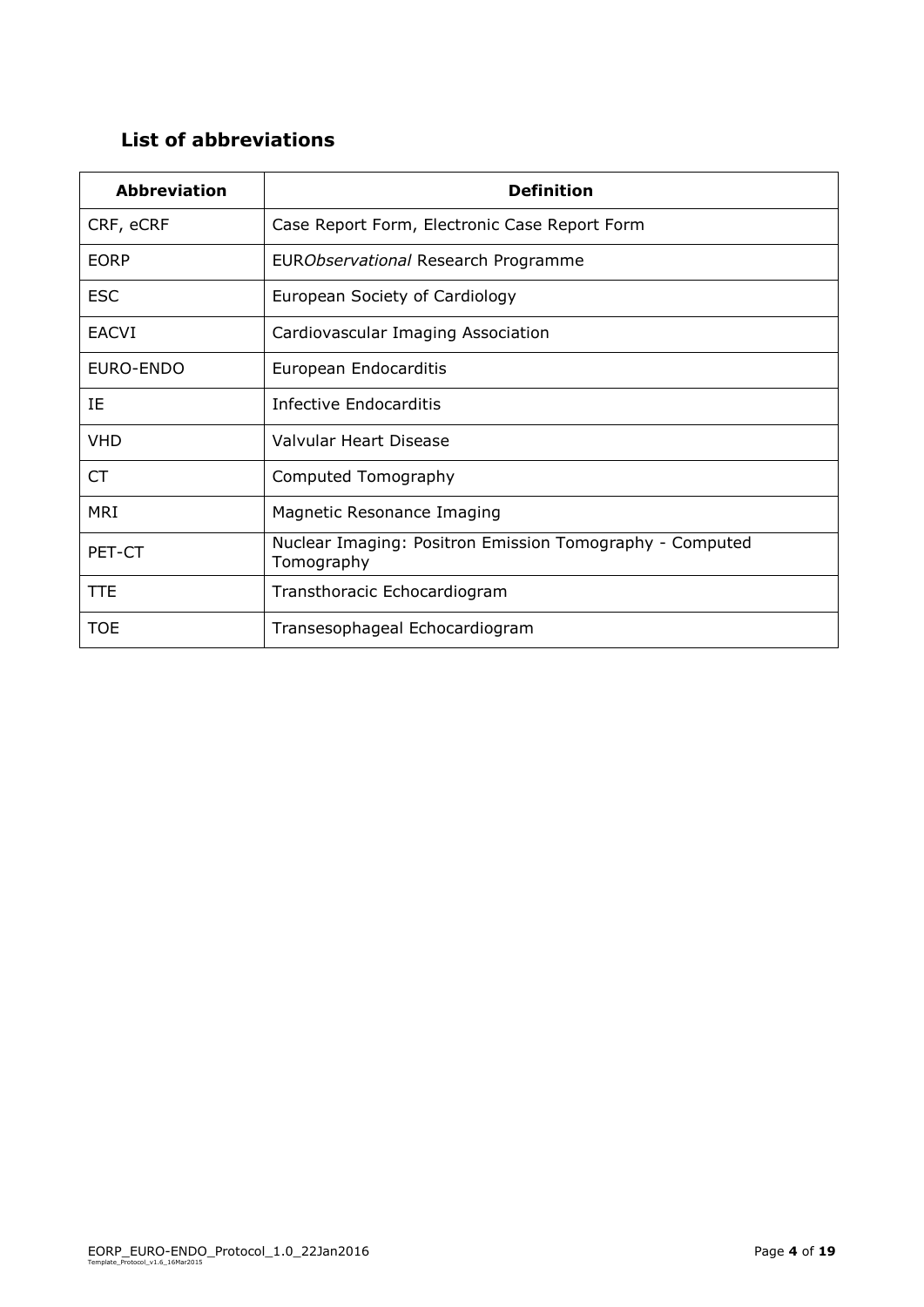# <span id="page-4-0"></span>**Table of content**

| 1.          |        |                                                                          |  |  |  |
|-------------|--------|--------------------------------------------------------------------------|--|--|--|
| 2.          |        |                                                                          |  |  |  |
|             | 2.1.   |                                                                          |  |  |  |
|             | 2.2.   |                                                                          |  |  |  |
|             | 2.3.   |                                                                          |  |  |  |
| 3.          |        |                                                                          |  |  |  |
| 4.          |        |                                                                          |  |  |  |
| 5.          |        |                                                                          |  |  |  |
| 6.          |        |                                                                          |  |  |  |
| 7.          |        |                                                                          |  |  |  |
|             | 7.1.   |                                                                          |  |  |  |
|             | 7.2.   |                                                                          |  |  |  |
| 8.          |        |                                                                          |  |  |  |
| 9.          |        |                                                                          |  |  |  |
|             | 9.1.   |                                                                          |  |  |  |
|             | 9.2.   |                                                                          |  |  |  |
|             | 9.2.1. |                                                                          |  |  |  |
|             | 9.2.2. |                                                                          |  |  |  |
|             |        |                                                                          |  |  |  |
|             | 10.1.  |                                                                          |  |  |  |
|             | 10.2.  |                                                                          |  |  |  |
|             | 10.3.  |                                                                          |  |  |  |
|             |        |                                                                          |  |  |  |
|             |        |                                                                          |  |  |  |
|             | 12.1.  |                                                                          |  |  |  |
|             | 12.2.  |                                                                          |  |  |  |
|             | 12.3.  |                                                                          |  |  |  |
|             | 12.4.  | European Society of Cardiology coordinating centre (EORP Department)  13 |  |  |  |
|             | 12.5.  |                                                                          |  |  |  |
|             |        |                                                                          |  |  |  |
|             |        |                                                                          |  |  |  |
|             | 14.1.  |                                                                          |  |  |  |
|             |        |                                                                          |  |  |  |
|             |        |                                                                          |  |  |  |
|             |        |                                                                          |  |  |  |
|             |        |                                                                          |  |  |  |
| Appendix 1: |        |                                                                          |  |  |  |
| Appendix 2: |        |                                                                          |  |  |  |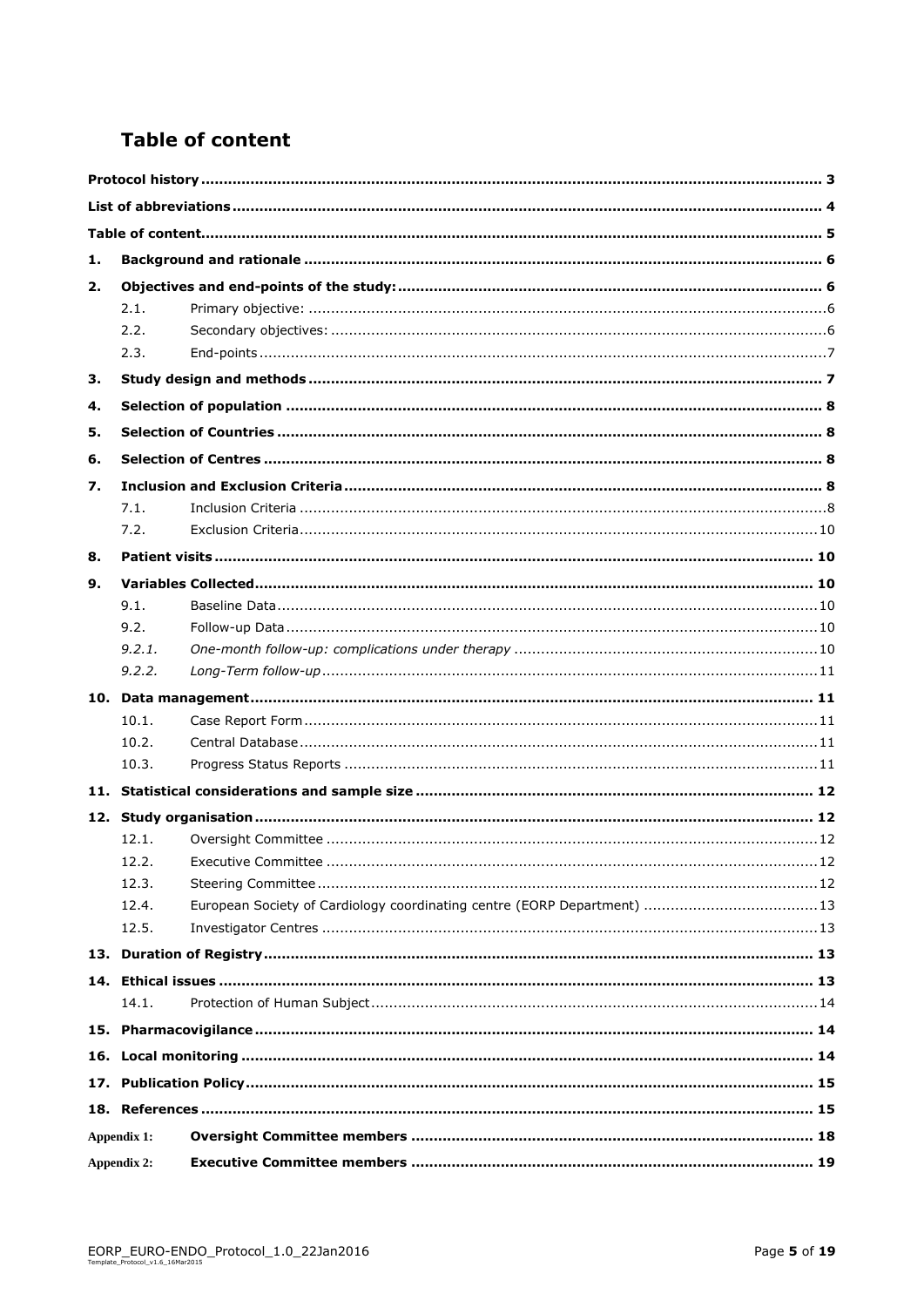# <span id="page-5-0"></span>**1. Background and rationale**

Infective endocarditis (IE) is a severe disease, associated with high morbidity and in-hospital mortality (1-7). Despite improvements in diagnostic and therapeutic strategies, both the incidence and severity of the disease seem to be unchanged. Reasons for this persistent poor prognosis are numerous and include older patients with more severe disease, changes in the epidemiologic profiles and more patients with prosthetic or device related IE (8-10).

The motivations for creating a European Endocarditis Registry are the following:

- The epidemiologic profile of IE has changed during the past years, with important differences between countries and increasing numbers of staphylococcal and nosocomial endocarditis cases (1, 8). The European Society of Cardiology (ESC) Euro Heart Survey programme dedicated to valvular heart disease performed in 2001 already provided some useful information regarding the management of IE across Europe at that time (11). Hitherto, no attempt has been made to update and implement the results of the Euro Heart Survey in the contemporary era. There is, thus, a need for a comprehensive and dedicated IE survey.
- New diagnostic and therapeutic strategies have been developed in order to improve the diagnosis and the prognosis of the disease. The Guidelines on the prevention, diagnosis, and treatment of IE of the ESC were published in 2009 and gave new insight into both the diagnostic and therapeutic management of these patients (12). These recommendations were revised in 2015 (28) However, how these recommendations are implemented in real world clinical practice has never been studied.
- Although echocardiography is the first and recommended diagnostic method in IE (13), other non-invasive imaging techniques have received increasing attention, including multislice computed tomography (CT), magnetic resonance imaging (MRI), and nuclear imaging (PET-CT) (14-19). However, their availability and use in different countries are unknown.
- Finally, although early surgery is recommended in patients with complicated IE, its impact on prognosis is still debated (20-26). With the present IE registry, it will be possible to assess if both the implementation of guidelines and the use of early surgery are associated with a reduction in in-hospital and 1-year mortality.

Therefore, this registry will give us the unique opportunity to assess the characteristics of IE in Europe, the current use of imaging techniques, as well as the correct implementation of the ESC guidelines and its consequence in terms of prognosis. All this will help improve the diagnosis and management of IE in Europe.

# <span id="page-5-1"></span>**2. Objectives and end-points of the study:**

# **2.1. Primary objective:**

<span id="page-5-3"></span><span id="page-5-2"></span>The main goal of the European Endocarditis Registry (EURO-ENDO) is to evaluate the outcome of patients diagnosed with Infective Endocarditis.

#### **2.2. Secondary objectives:**

- The secondary objectives are:
	- To assess the current clinical, epidemiological, microbiological, therapeutic, and prognostic characteristics of IE in Europe.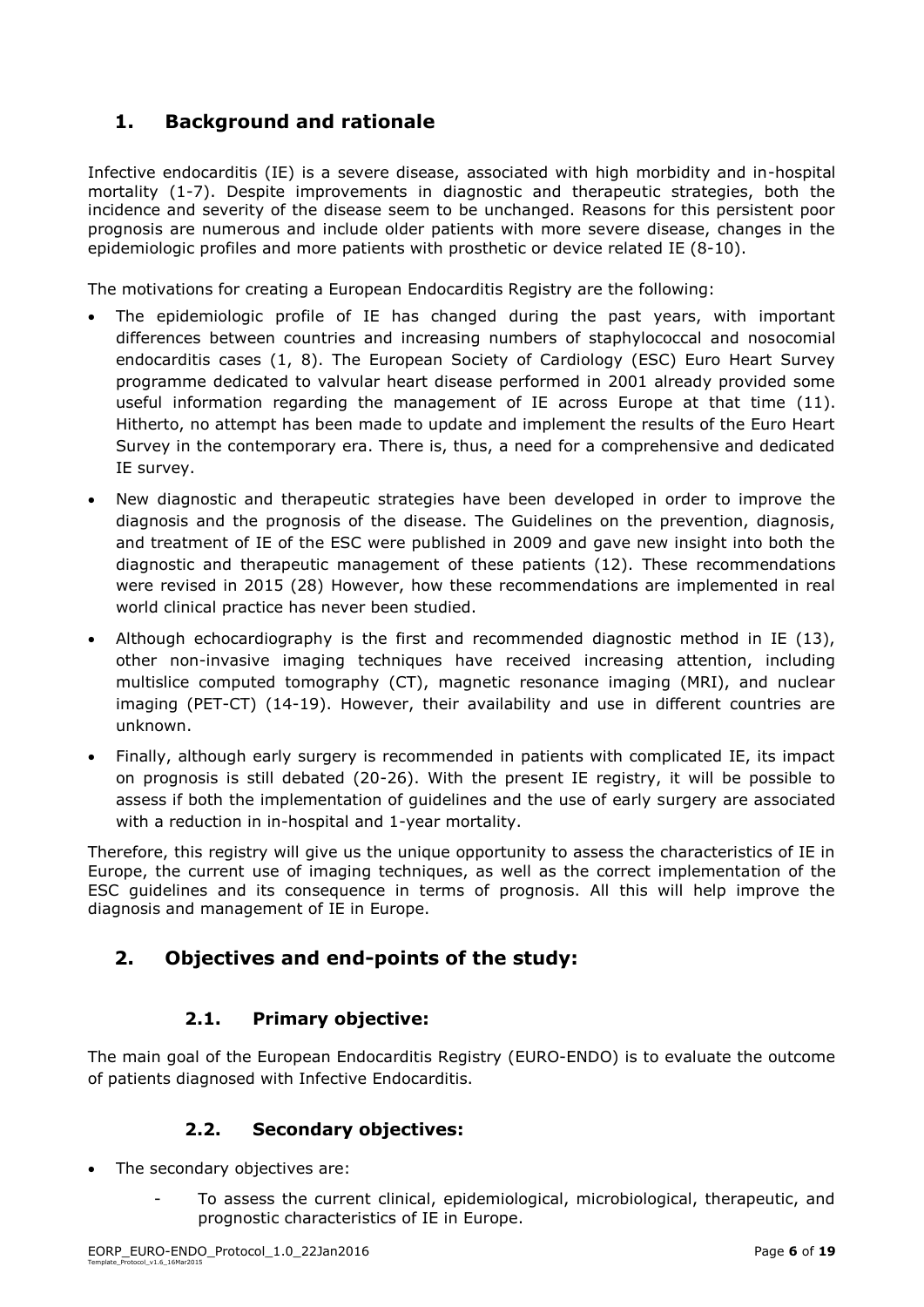- To assess the current practices of imaging in IE in Europe and in affiliated countries
- To assess the degree of implementation of the ESC guidelines in practice.
- To compare these current data with those obtained in the Euro Heart Survey.

#### **2.3. End-points**

- <span id="page-6-0"></span>The primary end-point is to evaluate the in-hospital mortality and the 1-year mortality
- The Secondary end-points will be evaluated by the following endpoints:
	- 1. 1-year morbidity (hospitalisations, need for surgery, relapses)
	- 2. Long-Term mortality
	- 3. The clinical, epidemiological, microbiological, and therapeutic characteristics.
	- 4. The number and timing of non invasive imaging techniques performed.
	- 5. The implementation of the ESC guidelines, concerning:
		- The practical use of echocardiography
		- The type and duration of antibiotic therapy
		- The indications and timing of surgical therapy

# <span id="page-6-1"></span>**3. Study design and methods**

The EURO-ENDO registry is a prospective multicentre observational study of patients presenting in the echocardiographic or imaging laboratories for definite IE and treated and followed by European centres and in ESC affiliated countries. Diagnostic methods, type of medical therapy, indications for surgery, and mode of follow-up will be obtained according to the usual practice of the participating centres.

Data on morbidity and mortality will be recorded at 1 month (e.g. in-hospital), 12 months, and 2, 3, and 4 years after the enrolment in the registry. This information will be collected either by phone call or during an outpatient scheduled visit in each centre.

Standard management of patients will be performed as per routine clinical practice.

Drug prescriptions and indications to perform diagnostic/therapeutic procedures will be completely left to participating cardiologists' decision.

No specific protocols or recommendations for evaluation, management, and/or treatment will be put forth during this observational study.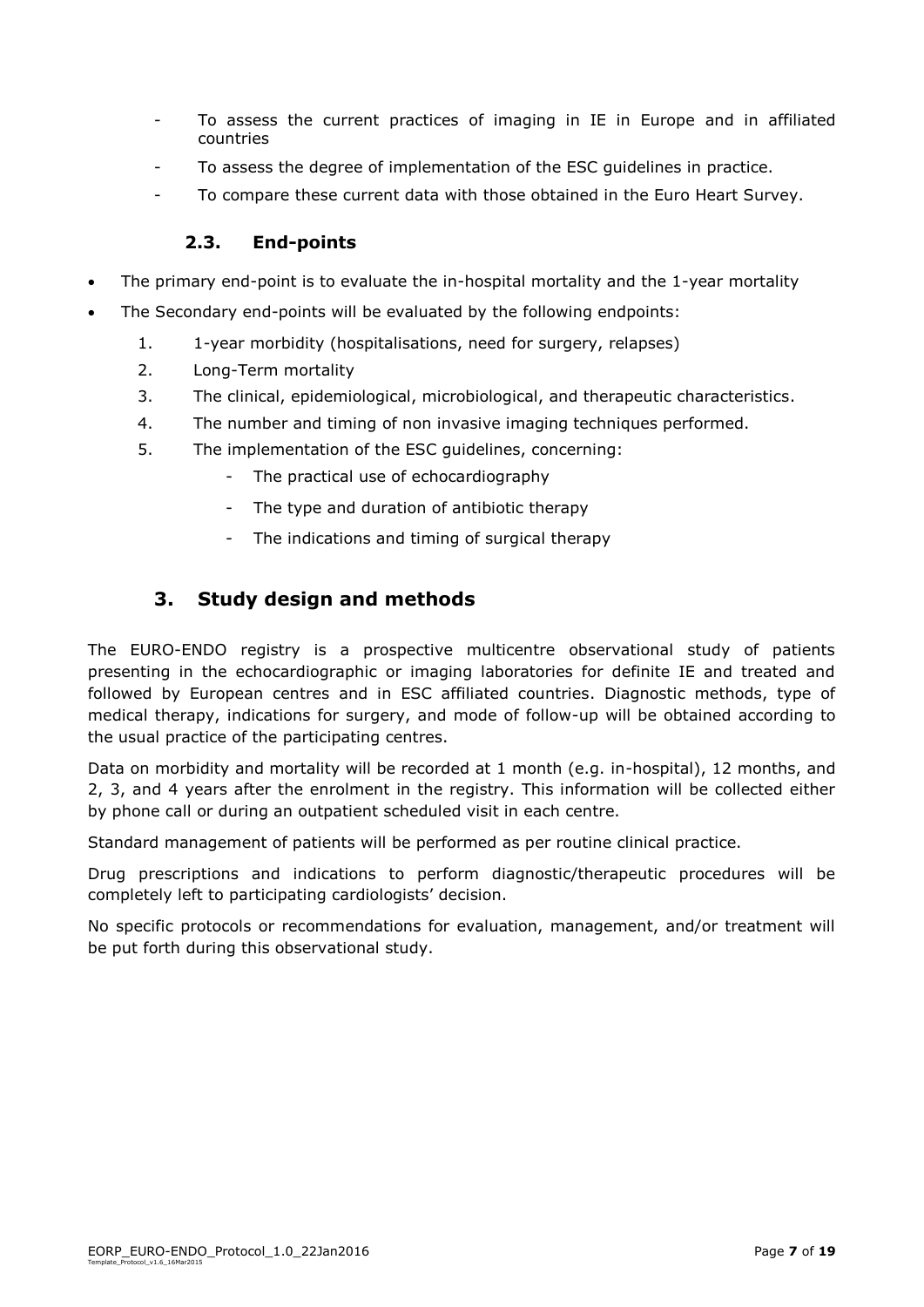# <span id="page-7-0"></span>**4. Selection of population**

All patients hospitalized with a diagnosis of Infective Endocarditis.

<span id="page-7-1"></span>No data will be collected before detailed information is given to the patient and a signed informed consent is obtained.

# **5. Selection of Countries**

Due to the substantial geographic variations in the epidemiology of Infective Endocarditis among the European countries, this registry is aimed at generating data on international variability in disease presentation and management. All the ESC countries will be informed about the launching of the registry and they will have the possibility to propose centres. This strategy should ensure representativeness of the data collected in Europe and possibly beyond.

# <span id="page-7-2"></span>**6. Selection of Centres**

The investigator centres are accepted on a voluntary basis and any centre of any volume of activity can participate. A specific analysis on the patients' outcomes will be done splitting the centers in two subgroups: high and low volume as defined below. Centres will be appointed by the Executive Committee in collaboration with the National Imaging Community. The centres will be selected by the National coordinator of each country, although the NS presidents and the executive committee members will also have the possibility to propose additional centres.

The completeness of recruitment of patients will be obtained by selection of patients either from the echocardiographic laboratories, since all patients with IE beneficiate echo examination, whatever the referring centre, or from hospital centres treating patients with IE.

The aim is to select 5 to 15 centres (depending of the size of the country and the number of inhabitants) in each participating country and from approximately 30 countries which are expected to be at least 20 inside and 5 outside of Europe.

The selected centres are approved by the EACVI association as high level IE centres: high volume of treated patients ( $\geq$  20 patients per year), and experts in IE treatment: diagnosis management, imaging and surgical therapy. Low volume centres (< 20 patients per year) and without surgical capabilities may also participate in the registry.

# <span id="page-7-3"></span>**7. Inclusion and Exclusion Criteria**

#### **7.1. Inclusion Criteria**

- <span id="page-7-4"></span>• Patients aged more than 18 years.
- Patients having signed an informed Consent.
- All patients with definite infective endocarditis, based on ESC 2015 diagnostic criteria, or
- Patients with only possible IE, but considered and treated as IE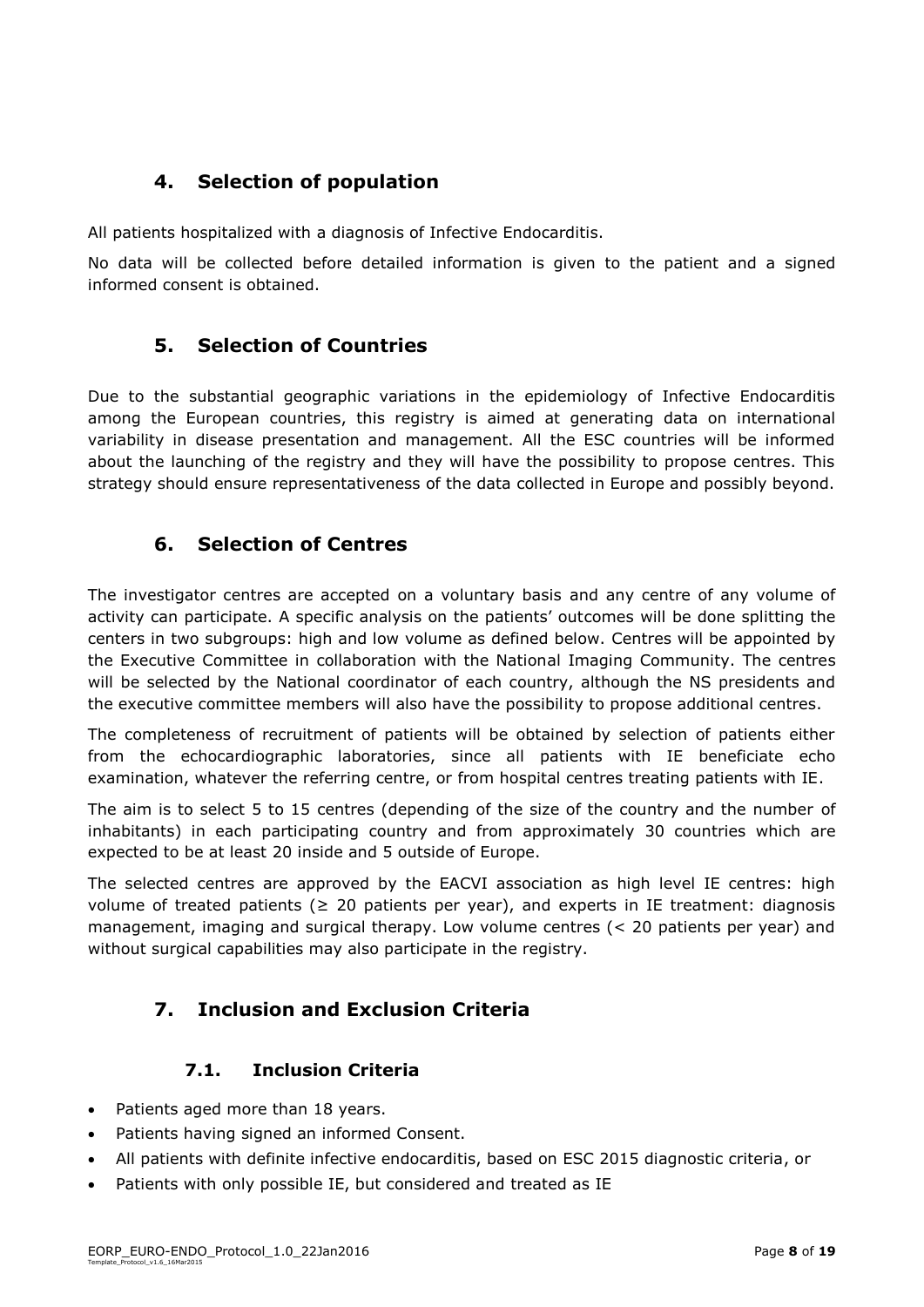#### **Table 1 - ESC 2015 diagnostic criteria (28)**

#### **Major criteria**

- 1. Blood cultures positive for IE
	- a. Typical microorganisms consistent with IE from 2 separate blood cultures:
		- ‒ Viridans streptococci, *Streptococcus gallolyticus (S bovis),* HACEK group, *S. aureus*; or
		- ‒ Community-acquired enterococci, in the absence of a primary focus; or
	- b. Microorganisms consistent with IE from persistently positive blood cultures:
		- ‒ ≥2 positive blood cultures of blood samples drawn >12 h apart; or
		- ‒ All of 3 or a majority of ≥4 separate cultures of blood (with first and last samples drawn ≥1 h apart); or
	- c. Single positive blood culture for *Coxiella burnetii* or phase I IgG antibody titre >1:800
- 2. Imaging positive for IE
	- a. Echocardiogram positive for IE:
		- ‒ Vegetation;
		- ‒ Abscess, pseudoaneurysm, intracardiac fistula;
		- ‒ Valvular perforation or aneurysm
		- ‒ New partial dehiscence of prosthetic valve
	- b. Abnormal activity around the site of prosthetic valve implantation detected by 18F-FDG PET/CT (only if the prosthesis was implanted for >3 months) or radiolabelled leukocytes SPECT/CT
	- c . Definite paravalvular lesions by cardiac CT

#### **Minor criteria**

- 1. Predisposition such as predisposing heart condition, or injection drug use
- 2. Fever defined as temperature >38°C
- 3. Vascular phenomena (including those detected only by imaging):: major arterial emboli, septic pulmonary infarcts, infectious (mycotic) aneurysm, intracranial haemorrhage, conjunctival haemorrhages, and Janeway's lesions
- 4. Immunological phenomena: glomerulonephritis, Osler's nodes, Roth's spots, and rheumatoid factor
- 5. Microbiological evidence: positive blood culture but does not meet a major criterion as noted above or serological evidence of active infection with organism consistent with IE

#### **Table 2 - Definition of IE according to the modified Duke criteria (adapted from Li (27))**

#### **Definite IE**

#### *Pathological criteria*

- Microorganisms demonstrated by culture or histological examination of a vegetation, a vegetation that has embolized, or an intracardiac abscess specimen; or
- Pathological lesions; vegetation or intracardiac abscess confirmed by histological examination showing active endocarditis

#### *Clinical criteria*

- 2 major criteria; or
- 1 major criterion and 3 minor criteria; or
- 5 minor criteria

#### **Possible IE**

- 1 major criterion and 1 minor criterion; or
- 3 minor criteria

#### **Rejected IE**

- Firm alternate diagnosis or
- Resolution of IE syndrome with antibiotic therapy for ≤4 days; or
- No pathological evidence of IE at surgery or autopsy, with antibiotic therapy for ≤4 days; or
- Does not meet criteria for possible IE, as above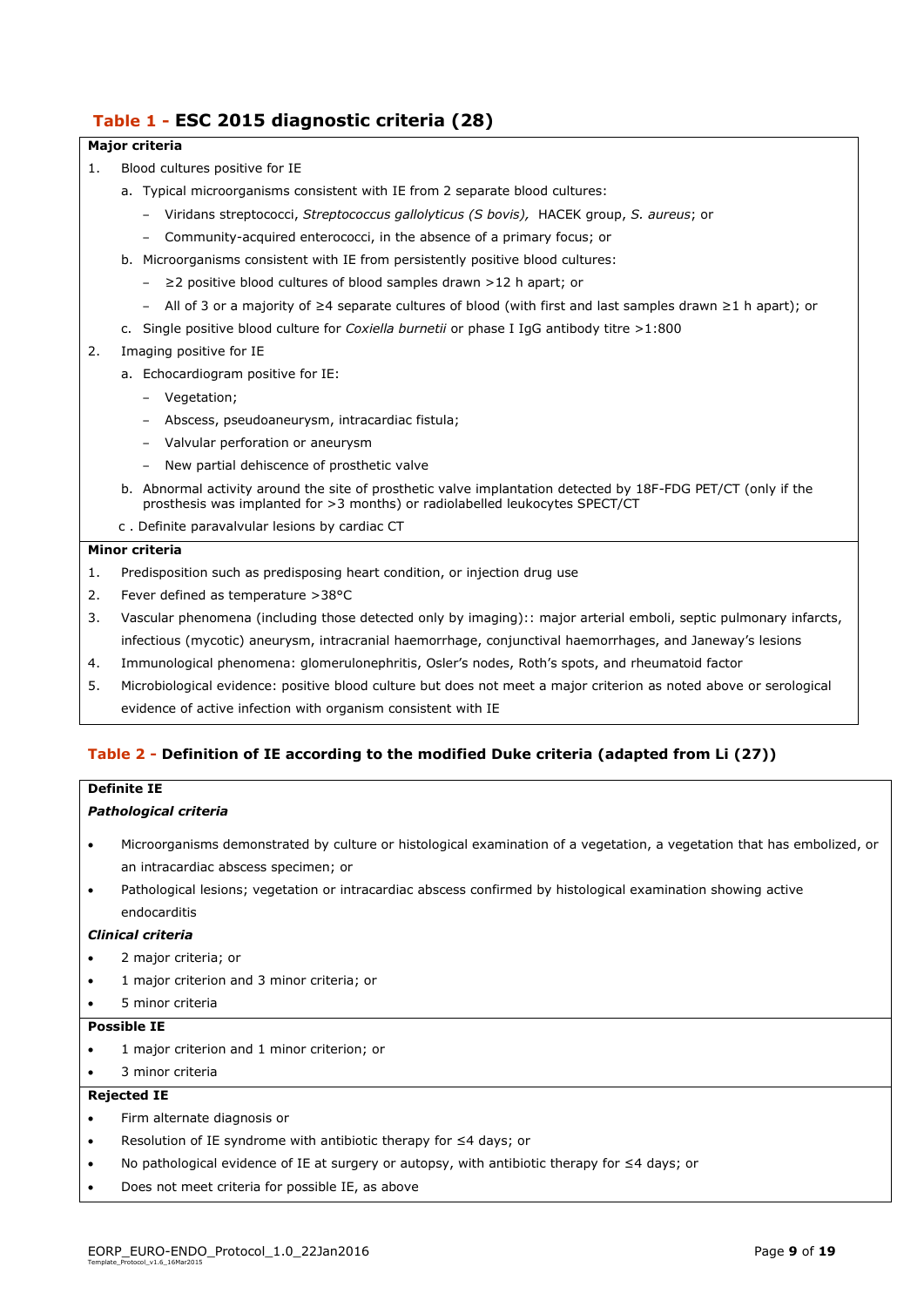#### **7.2. Exclusion Criteria**

<span id="page-9-0"></span> Patients already included in an interventional clinical study which would interfere with the patient's usual care.

<span id="page-9-1"></span>Note: participation in observational studies is not considered as an exclusion criteria.

# **8. Patient visits**

Data will be collected in the main part in all patients at the time of diagnosis during the hospital stay and at 1, 2, 3 and 4 years after enrolment either by phone call or during an outpatient scheduled visit in each centre.

# <span id="page-9-2"></span>**9. Variables Collected**

No data will be collected before detailed information on the study is given to the patient and a signed informed consent is obtained. After informed consent, the following data will be collected at inclusion and during hospitalisation.

#### **9.1. Baseline Data**

<span id="page-9-3"></span>The following information will be captured for each enrolled patient:

- **Clinical data**: age, sex, weight, height, cardiac and non cardiac history, comorbidity index (Charlson index (30)), date and timing of first signs and symptoms, underlying cardiac disease, at-risk situation or procedure, Roth's spots, temperature, Janeway,'s lesions, conjunctival haemorrhages, and Janeway's lesions (Charlson comorbidity index), cardiac murmur, heart failure signs, neurological complication, septic shock, AV block,
- **Biological and microbiological data**: sedimentation rate, C-reactive protein, creatininemia, haemoglobin, white blood cells, platelets count. Blood cultures and serologies will be performed as recommended.
- **Echocardiographic data**: vegetation, abscess, pseudo-aneurysm, valvular and perivalvular lesions, valve regurgitation or stenosis, as well as complete standard echocardiographic studies. Both TTE and TOE will be performed, unless contra-indications exist.
- **Other imaging techniques**: results of other imaging techniques performed at admission and during hospitalization will be reported, including CT scan, PET-CT, and cerebral or cardiac MRI.
- <span id="page-9-4"></span> **Treatment before admission and during hospitalization**: including antibiotic therapy and all other treatments.

#### **9.2. Follow-up Data**

#### *9.2.1. One-month follow-up: complications under therapy*

<span id="page-9-5"></span>The following occurring events during hospitalisation will be reported, including:

- Embolic event
- infectious complication
- Haemodynamic complications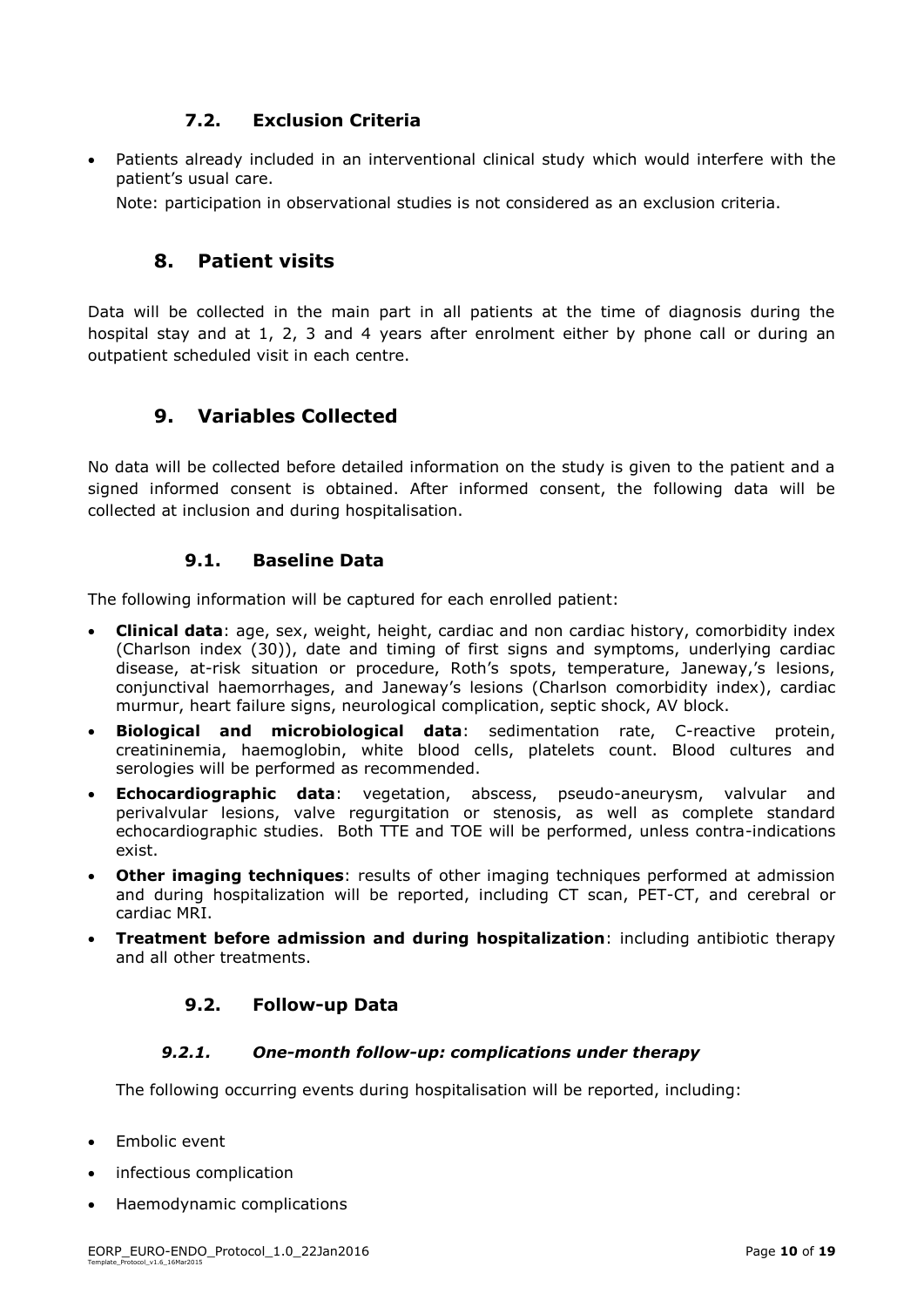- Need for surgery
- Overall mortality
- <span id="page-10-0"></span>Cardiovascular death

#### *9.2.2. Long-Term follow-up*

The following occurring events at 1, 2, 3, or 4-year follow-up will be reported, including:

- Mortality and related causes
- Recurrence and relapse
- Hospitalisations and related causes
- <span id="page-10-1"></span>Surgical valvular intervention

# **10. Data management**

#### **10.1. Case Report Form**

<span id="page-10-2"></span>Data Collecting Officers/Investigators of the participating centres will have access to the electronic case report form, through login on the EORP website, for on-line data entry. Individual Login names and passwords will be distributed by the EORP team to the participating centres.

The paper version of the CRF can be downloaded from the webpage to provide the opportunity to collect data on paper before entering it in the eCRF. Edit checks will be implemented in the European Heart House. Patient identification will not be transferred to the central database.

#### **10.2. Central Database**

<span id="page-10-3"></span>A central database is used to collect data from all EORP registries at the European Heart House in France. A registry-specific central database will be set up to contain the data for this study, from which data analysis will be performed. The database has limited access, protected by individual passwords; with the hardware being locked in a server room. Backups are encrypted and stored off site.

The database will be maintained at the European Heart House, according to the requirements defined by the appointed Executive Committee with the support of the EORP Team. The database will be located in the European Heart House, Les Templiers, 2035 route des Colles, CS 80179 BIOT – 06903 SOPHIA ANTIPOLIS Cedex.

#### **10.3. Progress Status Reports**

<span id="page-10-4"></span>Database status and registry progress reports will be published on the website by the EORP Team. Users may have different levels of access to this data depending on their role. This way, all interested parties can obtain instant information on the survey status. Regular newsletters and recruitment rates will be provided to the centres.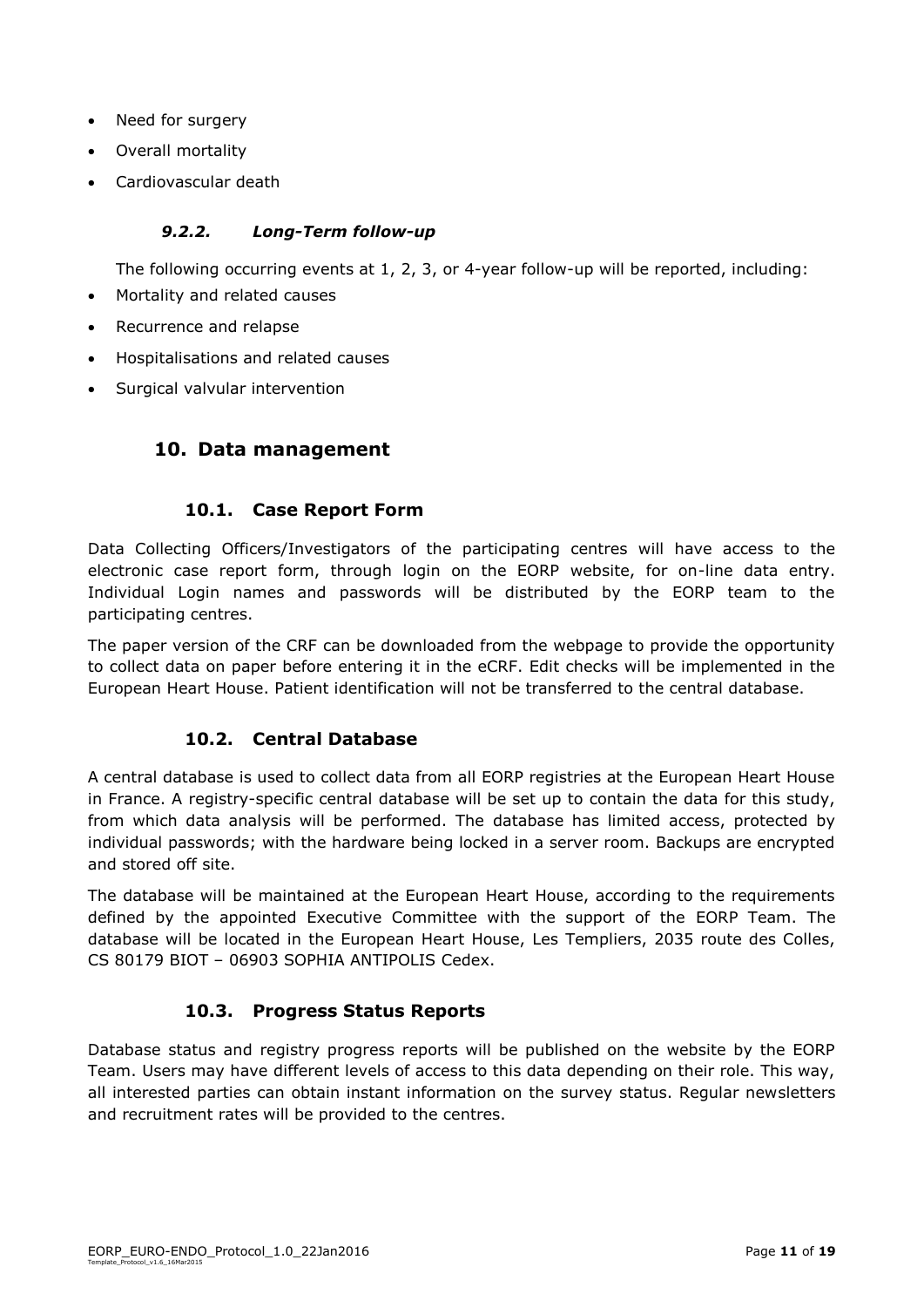# **11. Statistical considerations and sample size**

<span id="page-11-0"></span>All the patients enrolled will be included in the analyses. Since this is an observational study, descriptive summaries will be presented for all the patients, and for subgroups of patients. Univariate analysis will be applied to both continuous and categorical variables. Continuous variables will be reported as mean±SD or as median and Interquartile Range (IQR). Amonggroup comparisons will be made using a non-parametric test (Kruskal-Wallis test). Categorical variables will be reported as percentages. Among-group comparisons will be made using a chisquare test or Fisher's Exact test if any expected cell count is less than five.

Multivariable analyses may be used to explore relationship between baseline covariates and post-baseline endpoints, as appropriate. Considering the explorative and observational nature of the current study, no formal sample size calculation has been performed. However, the expectation is to enroll around 2000 patients (considering the participation of around 30 countries).

# <span id="page-11-1"></span>**12. Study organisation**

#### **12.1. Oversight Committee**

<span id="page-11-2"></span>The entire EORP is managed and overseen by the EORP Oversight Committee whose main responsibility stands at a strategic level. The Chairperson is a past ESC President and the members are past/elect/current ESC Presidents, representative of the ESC Associations and/or Working Groups and are listed in appendix 1.

#### **12.2. Executive Committee**

<span id="page-11-3"></span>The Executive Committee is composed of distinguished independent scientists and investigators of which some are representative of EACVI, VHD Working Group, and EORP. The Executive Committee is responsible for:

- Overall guidance of the Registry.
- The design and writing of the study protocol and CRF, and for overseeing its implementation.
- Monitoring the progress of the study, being in direct contact with the National Coordinators (responsible for the performance of the national network) and the EORP coordinating Department (responsible for the management of the study).

<span id="page-11-4"></span>The members of the Executive Committee of the Infective Endocarditis registry are listed in appendix 2.

#### **12.3. Steering Committee**

The steering committee is composed of the national Coordinators who will be responsible for:

- Providing input to the protocol and Case Report Form
- Participating in the publication plan definition
- Participating at the registry meetings.
- Implementing the study in their country, in particular to: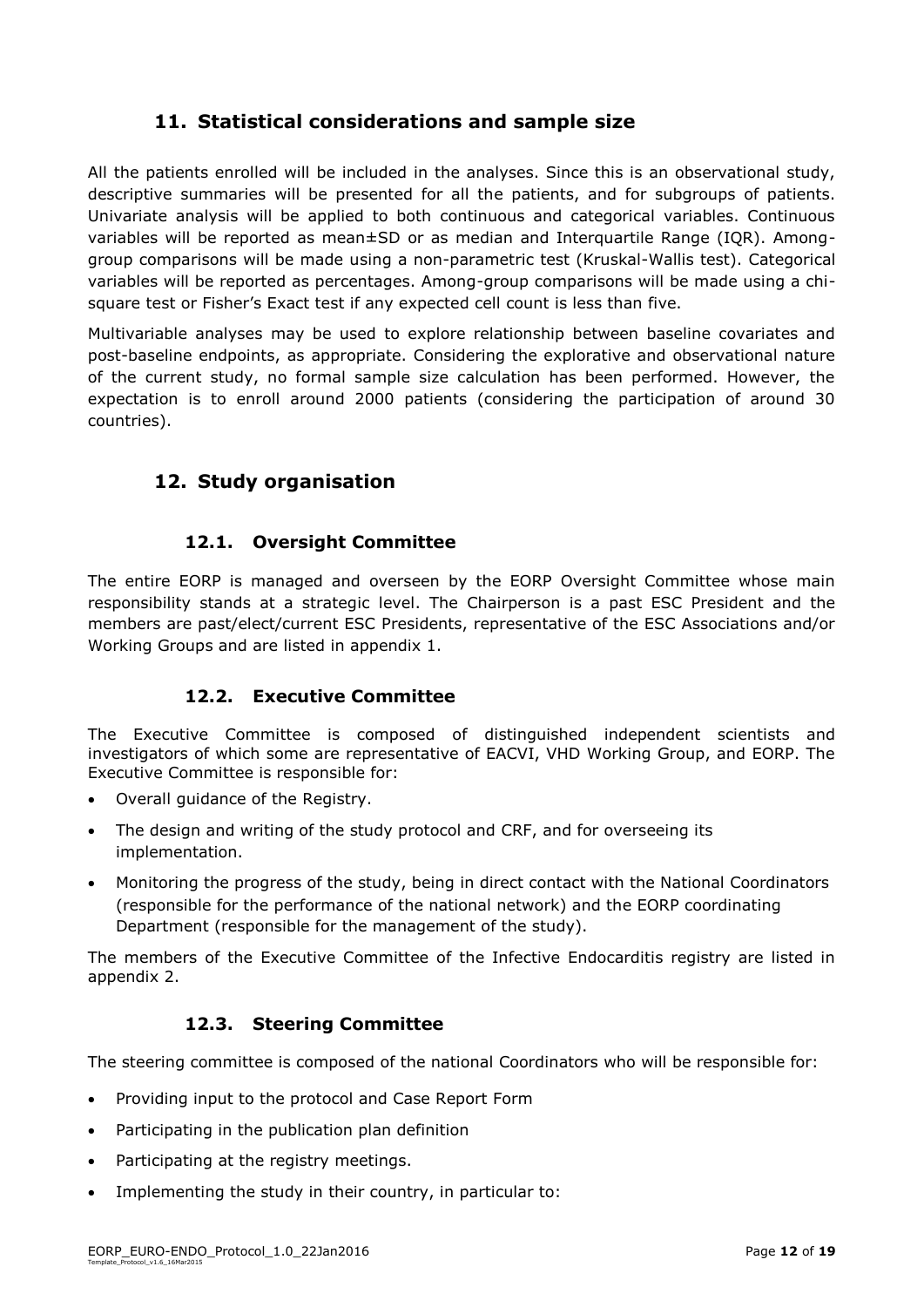- Assist in the selection of participating centres.
- Inform the EORP team and the investigators of the Ethical and legal requirements with regard to the registry in their country.
- Translate the master patient informed consent form and any relevant documents for review by the Ethics Committees and national authorities, if applicable.
- Provide support to the centres for any necessary Ethics Committee submission.
- Maintain continuous contacts with the investigators at national level.
- <span id="page-12-0"></span>Assist in ensuring quality control of national data.

#### **12.4. European Society of Cardiology coordinating centre (EORP Department)**

The main coordinating centre is the EUR*Observational* Research Programme of the ESC (EORP).

The EORP Team's main role is to operationally coordinate the project, provide support to the Committees, National Coordinators and participating centres and guard the methodological concepts of the registry.

Specifically, the EORP Team has to assure the constant quality control and continuity, necessary to ensure that projects are completed on time and within budget.

The EORP coordinating centre is also responsible for the tasks related to the data management activities of the study (i.e. holder of the study database, cleaning of the data, database lock) as well as for the statistical analyses.

# **12.5. Investigator Centres**

<span id="page-12-1"></span>1 centre every 1 million of inhabitants (ranging from approximately 10 to 30 countries) are anticipated to participate in the study. Depending on the number of patients seen in each centre per year, it is anticipated that between 10 and 20 patients will be recruited by each centre. Centres will be appointed by the Executive Committee in collaboration with the National Imaging Community.

# <span id="page-12-2"></span>**13. Duration of Registry**

This registry is intended to start in 2016. It is anticipated that approximately 2000 patients will be enrolled yearly over a period of minimum 12 months.

<span id="page-12-3"></span>There is no maximum number of patients per centre. The number of patients per centre, and number of centres involved in each country will be set up in advance in consultation with the National Coordinators who will have knowledge of clinical practices, specific to each country.

# **14. Ethical issues**

The National Coordinators chosen by the chairs of the registry and in conjunction with local investigators/centres will be responsible for obtaining the approval of the local and/or national Ethics Committees for this registry, if applicable.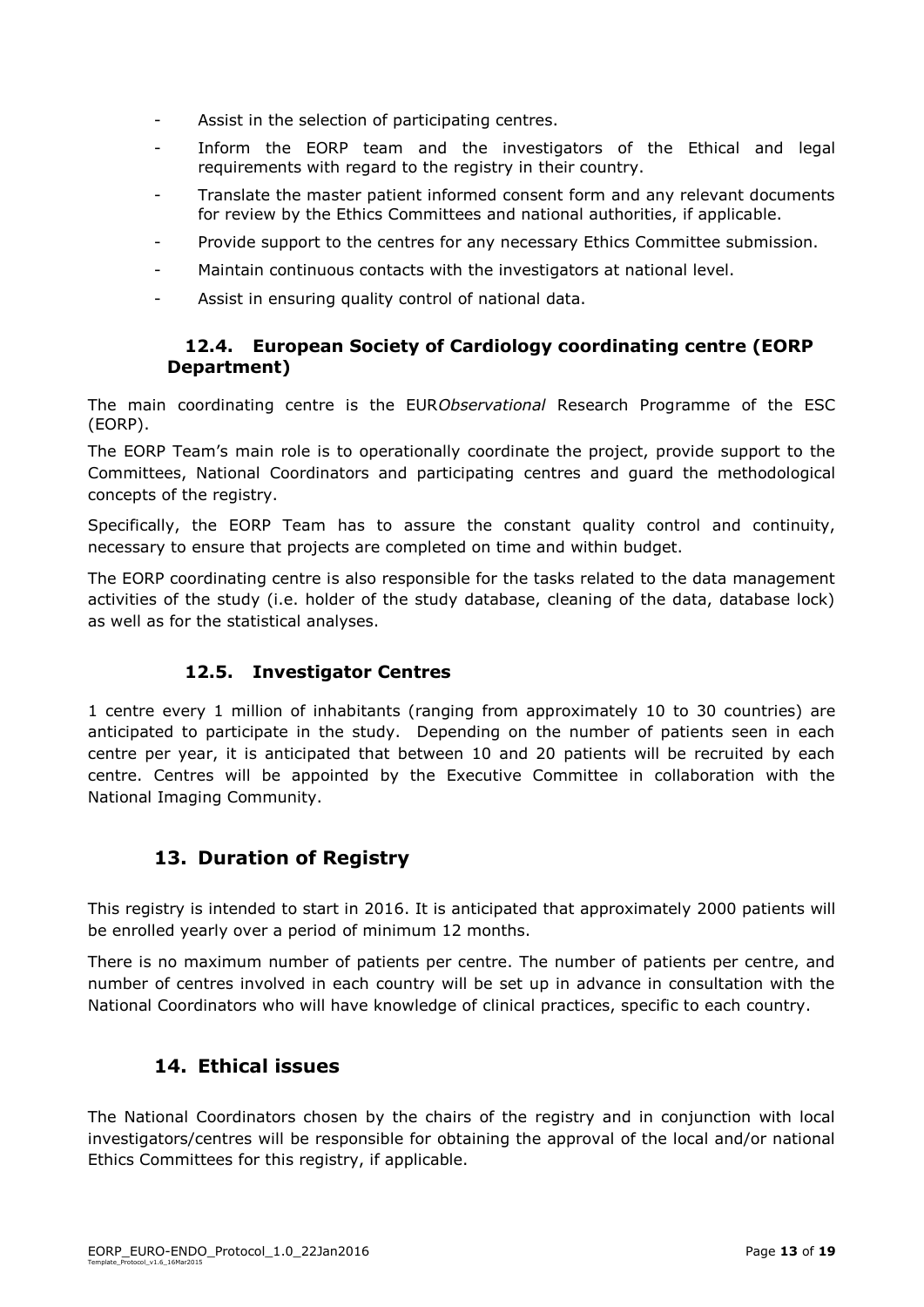The EORP team will distribute the relevant documents in English to the National Coordinators, who will be responsible thereafter for their translation and adaptation to their local regulations. All patients will be approached by local centre investigators and will be asked for their written informed consent to participate in the registry, if applicable.

# **14.1. Protection of Human Subject**

<span id="page-13-0"></span>The EURO-ENDO EACVI/VHD Registry is an observational study that does not dictate the manner in which patients are evaluated or treated for IE. Physicians may decide to evaluate and manage outpatients and inpatients with IE in the most appropriate way, according to the local standard of care. There is no selection of patients and it is necessary to obtain patients' agreement.

In case of refusal, the patient will not be enrolled in the registry (if required by national laws or regulations) and their data will not be collected.

Patients' direct identifiable data will only be stored on local centre computers and not in the EORP central database in order to facilitate subsequent follow-up of patients.

Collected Patients data will be strictly anonymous. Only a code will identify patients in the database. Demographic data such as the age and gender will be collected. No other patient identifiers will be collected.

In order to maintain strict security and ensure data validity, each investigator/study personnel will have a unique login and password to enter patient's information.

There will be no storage of clinical data outside of the data collection instrument, which will be a secure, web-based form. The main database will be secured according to current standards to ensure both ethical and integrity requirements of the data.

Patients having died before giving informed consent may also be included, unless the local IRB does not allow this procedure. Patients who cannot provide the informed consent at the time of admission in the cardiology ward due to very severe clinical conditions can give their consent some hours/days after admission, when more favourable clinical conditions allow them to receive the appropriate information.

# <span id="page-13-1"></span>**15. Pharmacovigilance**

<span id="page-13-2"></span>Investigators are reminded to report any adverse drug reaction to the Competent Authorities and/or to the Marketing Authorisation Holder of the concerned product, as requested in routine clinical practice, according to the local routine pharmacovigilance rules.

# **16. Local monitoring**

Periodically, the participating centres may be selected for auditing via on-site visits, which will be performed by ad-hoc clinical research assistants, trained by the EORP team, in order to assess consecutiveness of enrolment and the reliability of key, pre-defined clinical variables, via source documentation cross-checking.

The sites that will be monitored will be chosen on a risk-based strategy (e.g. number of patients enrolled, issues, high number of data management queries...).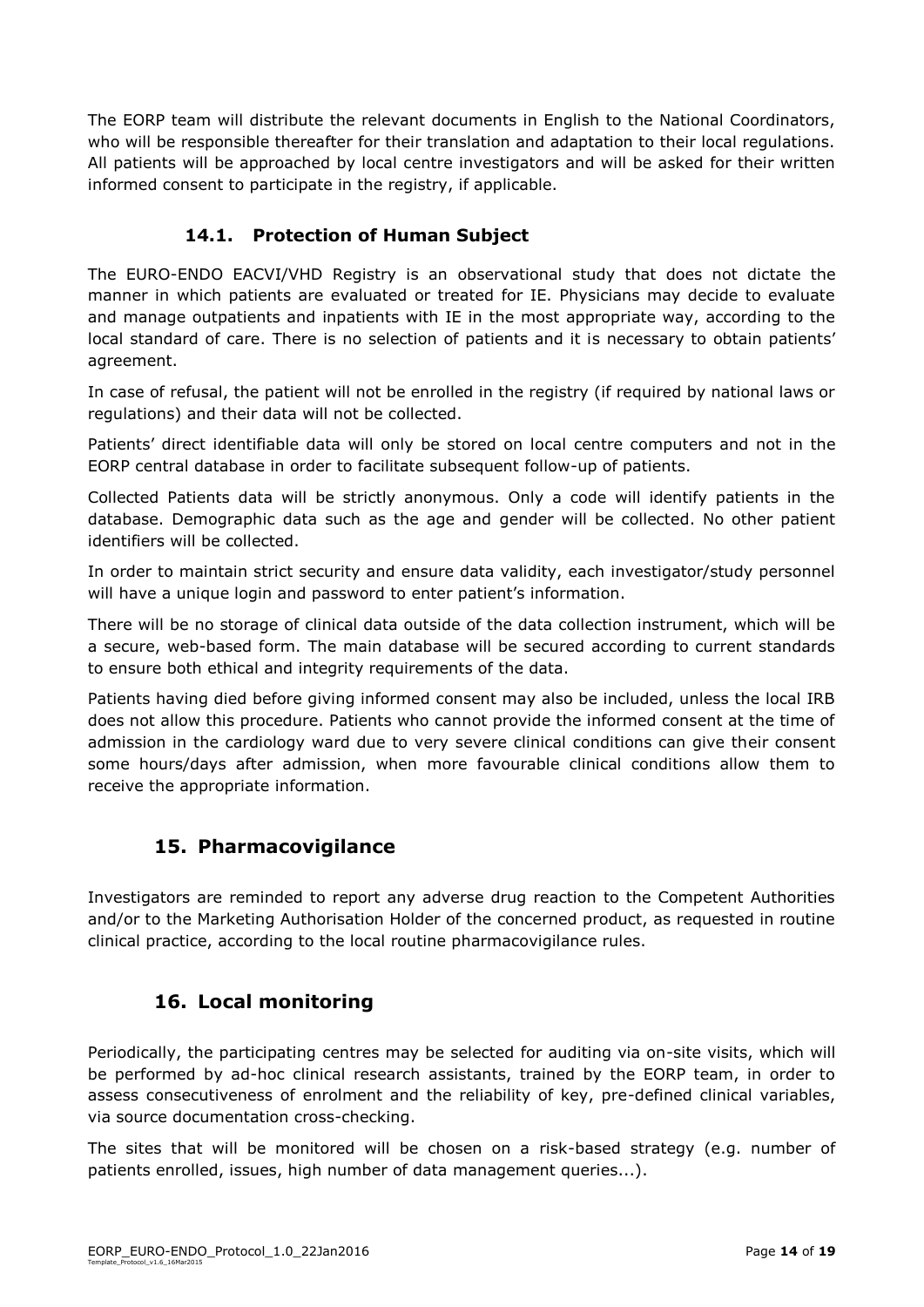# **17. Publication Policy**

<span id="page-14-0"></span>Data will be published under the responsibility of the Executive Committee of the study. Requests for further analyses to support ancillary publications must be submitted to the Executive Committee for review and approval. Any publication of data collected as a result of this study will be considered a joint publication by the investigator, Executive Committee members and personnel of the Scientific Secretariat and Data Management team. Contribution of the author to the study design, enrolment, data review, and manuscript preparation and review will be considered when determining the order of authorship. After the publication of the main paper, the database is available for further analyses to all participating Investigators. The Executive Committee must receive a copy of any presentation, manuscript, or abstract prior to dissemination according to the terms outlined in the protocol.

<span id="page-14-1"></span>Participation of each centre will be acknowledged with their name reported on scientific publications according to the EORP publication policy.

# **18. References**

- 1. Wang A, Athan E, Pappas PA, Fowler VG, Jr., Olaison L, Pare C, Almirante B, Munoz P, Rizzi M, Naber C, Logar M, Tattevin P, Iarussi DL, Selton-Suty C, Jones SB, Casabe J, Morris A, Corey GR, Cabell CH. Contemporary clinical profile and outcome of prosthetic valve endocarditis. JAMA 2007;297(12):1354-1361.
- 2. Habib G. Management of infective endocarditis. Heart 2006;92(1):124-130.
- 3. Heiro M, Helenius H, Hurme S, Savunen T, Metsarinne K, Engblom E, Nikoskelainen J, Kotilainen P. Long-term outcome of infective endocarditis: a study on patients surviving over one year after the initial episode treated in a Finnish teaching hospital during 25 years. BMC Infect Dis 2008;8:49.
- 4. Correa de Sa DD, Tleyjeh IM, Anavekar NS et al. Epidemiological trends of infective endocarditis : a population-based study in Olmsted County, Minnoseta. May Clin Proc 2010; 85: 422-426.
- 5. Murdoch DR, Corey GR, Hoen B, Miro JM, Fowler VG, Jr., Bayer AS, Karchmer AW, Olaison L, Pappas PA, Moreillon P, Chambers ST, Chu VH, Falco V, Holland DJ, Jones P, Klein JL, Raymond NJ, Read KM, Tripodi MF, Utili R, Wang A, Woods CW, Cabell CH. Clinical presentation, etiology, and outcome of infective endocarditis in the 21st century: the International Collaboration on Endocarditis-Prospective Cohort Study. Arch Intern Med 2009;169(5):463-473.
- 6. Chu VH, Cabell CH, Benjamin DK, Jr., Kuniholm EF, Fowler VG, Jr., Engemann J, Sexton DJ, Corey GR, Wang A. Early predictors of in-hospital death in infective endocarditis. Circulation 2004;109(14):1745-1749.
- 7. San Roman JA, Lopez J, Vilacosta I, Luaces M, Sarria C, Revilla A, Ronderos R, Stoermann W, Gomez I, Fernandez-Aviles F. Prognostic stratification of patients with left-sided endocarditis determined at admission. Am J Med 2007;120(4):369-7.
- 8. Hoen B, Alla F, Selton-Suty C, et al. Changing profile of infective endocarditis: results of a 1-year survey in France. Jama 2002;288:75-81.
- 9. Cabell CH, Jollis JG, Peterson GE, et al. Changing patient characteristics and the effect on mortality in endocarditis. Arch Intern Med 2002; 162: 90-4.
- 10. Lopez J, Revilla A, Vilacosta I, et al. Age-dependent profile of left-sided infective endocarditis: a 3-center experience. Circulation 2010;121:892-7
- 11.Tornos P, Iung B, Permanyer-Miralda G, Baron G, Delahaye F, Gohlke-Barwolf C, Butchart EG, Ravaud P, Vahanian A. Infective endocarditis in Europe: lessons from the Euro heart survey. Heart 2005;91(5):571-575.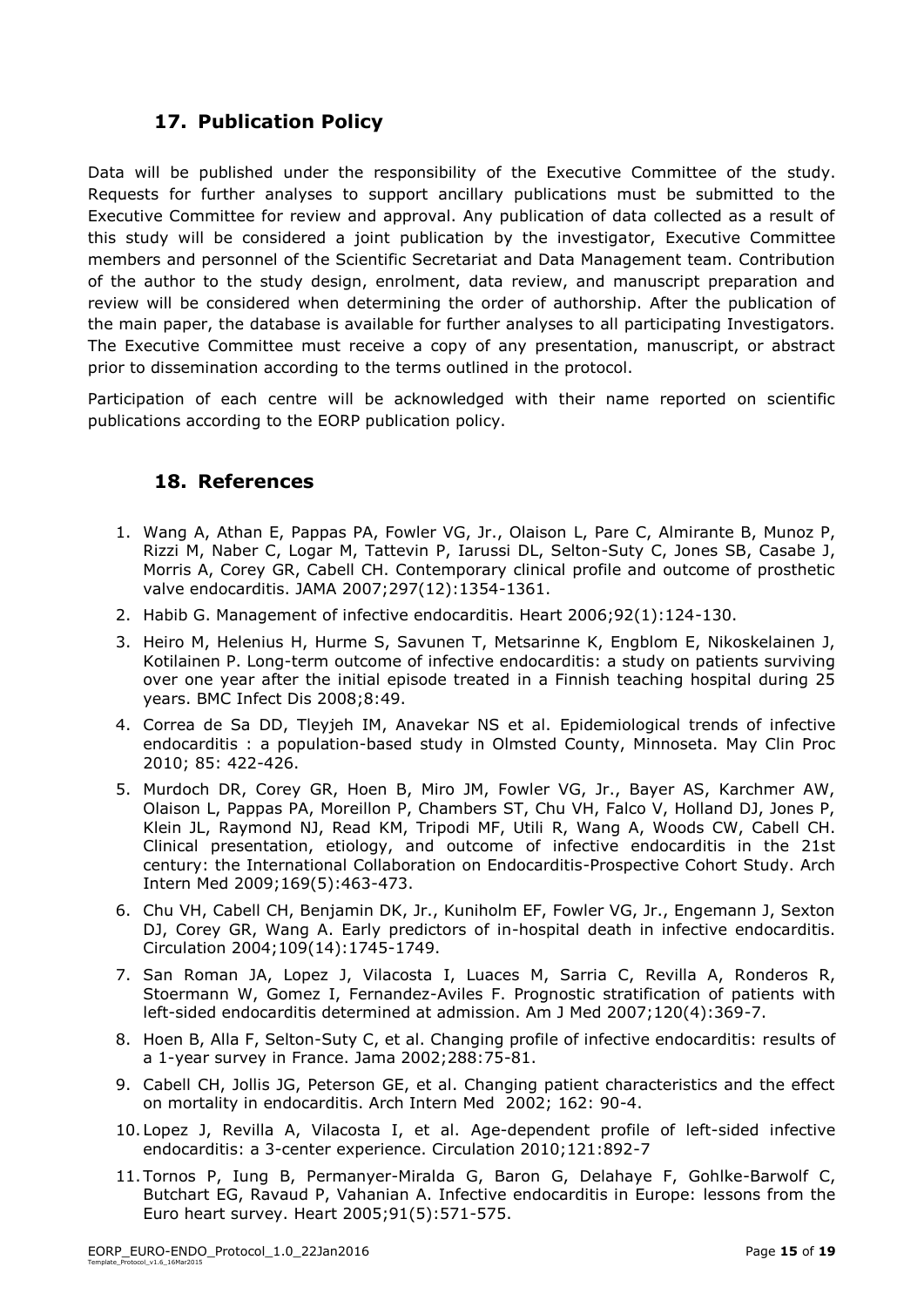- 12.Habib G, Hoen B, Tornos P, et al. Guidelines on the prevention, diagnosis, and treatment of infective endocarditis (new version 2009): the Task Force on the Prevention, Diagnosis, and Treatment of Infective Endocarditis of the European Society of Cardiology (ESC). Eur Heart J 2009;30:2369-413.
- 13.Habib G, Badano L, Tribouilloy C, Vilacosta I, Zamorano JL, Galderisi M, Voigt JU, Sicari R, Cosyns B, Fox K, Aakhus S. Recommendations for the practice of echocardiography in infective endocarditis. Eur J Echocardiogr 2010;11(2):202-219.
- 14.Saby L, Laas O, Habib G, et al. Positron emission tomography/computed tomography for diagnosis of prosthetic valve endocarditis: increased valvular 18Ffluorodeoxyglucose uptake as a novel major criterion. J Am Coll Cardiol 2013;61:2374- 82.
- 15.Bruun NE, Habib G, Thuny F, et al. Cardiac imaging in infectious endocarditis. Eur Heart J. 2014;35:624-32.
- 16.Sarrazin JF, Philippon F, Tessier M, et al. Usefulness of fluorine-18 positron emission tomography/computed tomography for identification of cardiovascular implantable electronic device infections. J Am Coll Cardiol 2012;59:1616-25.
- 17.Hyafil F, Rouzet F, Lepage L, Benali K, Raffoul R, Duval X, Hvass U, Iung B, Nataf P, Lebtahi R, Vahanian A, Le Guludec D. Role of radiolabelled leucocyte scintigraphy in patients with a suspicion of prosthetic valve endocarditis and inconclusive echocardiography. Eur Heart J Cardiovasc Imaging 2013;14(6):586-594.
- 18. Erba PA, Conti U, Lazzeri E, Sollini M, Doria R, De Tommasi SM, Bandera F, Tascini C, Menichetti F, Dierckx RA, Signore A, Mariani G. Added value of 99mTc-HMPAO-labeled leukocyte SPECT/CT in the characterization and management of patients with infectious endocarditis. J Nucl Med 2012;53(8):1235-1243.
- 19.Rouzet F, Chequer R, Benali K, Lepage L, Ghodbane W, Duval X, Iung B, Vahanian A, Le Guludec D, Hyafil F. Respective performance of 18F-FDG PET and radiolabeled leukocyte scintigraphy for the diagnosis of prosthetic valve endocarditis. J Nucl Med 2014;55(12):1980-1985.
- 20.Thuny F, Beurtheret S, Gariboldi V, et al. Outcome after surgical treatment performed within the first week of antimicrobial therapy during infective endocarditis: A prospective study. Arch Cardiovasc Dis 2008;101:687-95.
- 21.Tleyjeh IM, Steckelberg JM, Georgescu G, Ghomrawi HM, Hoskin TL, Enders FB, Mookadam F, Huskins WC, Wilson WR, Baddour LM. The association between the timing of valve surgery and 6-month mortality in left-sided infective endocarditis. Heart 2008;94(7):892-896.
- 22.Barsic B, Dickerman S, Krajinovic V, Pappas P, Altclas J, Carosi G, Casabe JH, Chu VH, Delahaye F, Edathodu J, Fortes CQ, Olaison L, Pangercic A, Patel M, Rudez I, Tamin SS, Vincelj J, Bayer AS, Wang A. Influence of the timing of cardiac surgery on the outcome of patients with infective endocarditis and stroke. Clin Infect Dis 2013;56(2):209-217.
- 23.Bannay A, Hoen B, Duval X, Obadia JF, Selton-Suty C, Le M, V, Tattevin P, Iung B, Delahaye F, Alla F. The impact of valve surgery on short- and long-term mortality in left-sided infective endocarditis: do differences in methodological approaches explain previous conflicting results? Eur Heart J 2011;32(16):2003-2015.
- 24.Kang DH, Kim YJ, Kim SH, Sun BJ, Kim DH, Yun SC, Song JM, Choo SJ, Chung CH, Song JK, Lee JW, Sohn DW. Early surgery versus conventional treatment for infective endocarditis. N Engl J Med 2012;366(26):2466-2473.
- 25.Tleyjeh IM, Ghomrawi HM, Steckelberg JM, et al. The impact of valve surgery on 6 month mortality in left-sided infective endocarditis. Circulation 2007;115:1721-8.
- 26.Botelho-Nevers E, Thuny F, Casalta JP, et al. Dramatic reduction in infective endocarditis-related mortality with a management-based approach. Arch Intern Med 2009;169:1290-8.
- 27. Li JS, Sexton DJ, Mick N, et al. Proposed modifications to the Duke criteria for the diagnosis of infective endocarditis. Clin Infect Dis 2000;30:633-8.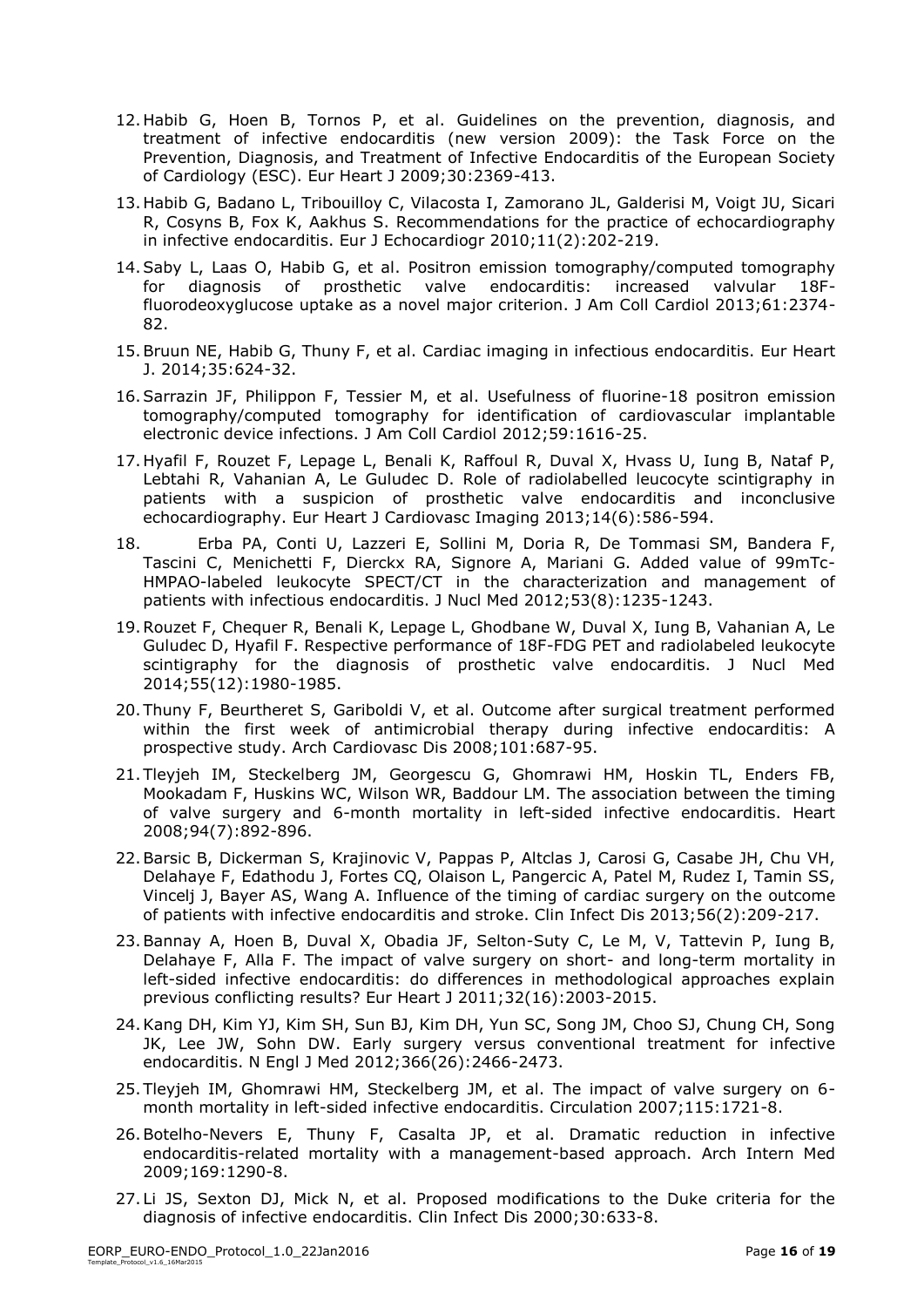- 28. Habib G, Lancellotti P, Antunes MJ, Bongiorni MG, Casalta JP, Del Zotti F, Dulgheru R, El Khoury G, Erba PA, Iung B, Miro JM, Mulder BJ, Plonska-Gosciniak E, Price S, Roos-Hesselink J, Snygg-Martin U, Thuny F, Tornos Mas P, Vilacosta I, Zamorano JL. 2015 ESC Guidelines for the management of infective endocarditis: The Task Force for the Management of Infective Endocarditis of the European Society of Cardiology (ESC)Endorsed by: European Association for Cardio-Thoracic Surgery (EACTS), the European Association of Nuclear Medicine (EANM). European Heart Journal 2015. under press doi:10.1093/eurheartj/ehv319
- 29.N. Pizzi M, Roque A, Fernández-Hidalgo N, Cuéllar-Calabria H, Ferreira-González I, Gonzàlez-Alujas M T, Oristrell G, Gracia Sánchez L, González J J, Rodríguez-Palomares J, Galiñanes M, Maisterra-Santos O, Garcia-Dorado D, Castell-Conesa J, Almirante B, Aguadé-Bruix S, Tornos P. Improving the Diagnosis of Infective Endocarditis in Prosthetic Valves and Intracardiac Devices With 18F-Fluordeoxyglucose Positron Emission Tomography/ Computed Tomography AngiographInitial Results at an Infective Endocarditis Referral Center Circulation 2015;132:1113-1126.
- 30.Charlson ME, Pompei P, Ales KL, MacKenzie CR. A new method of classifying prognostic comorbidity in longitudinal studies: development and validation. J Chronic Dis 1987;40:373-83.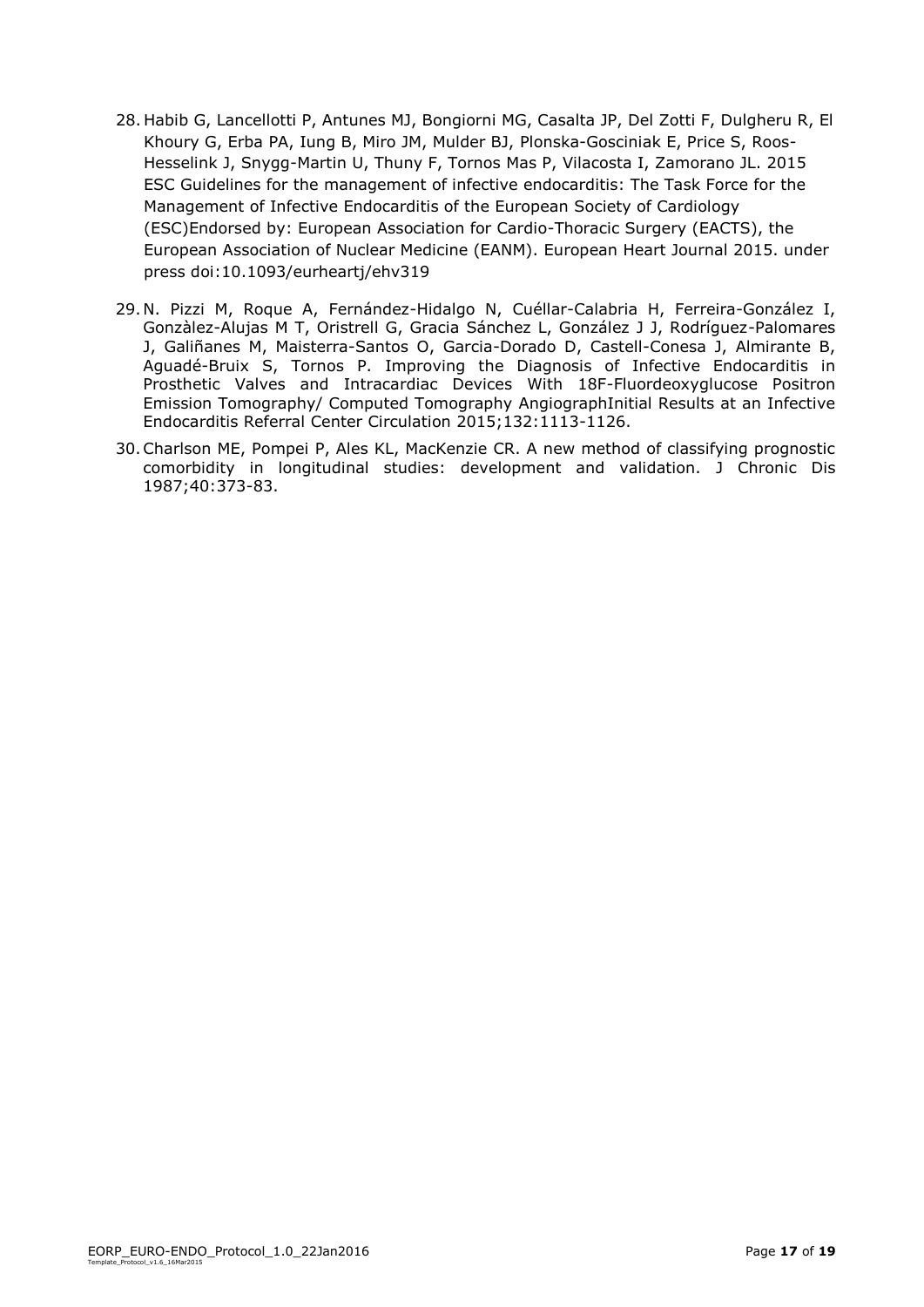# <span id="page-17-0"></span>Appendix 1: **Oversight Committee members**

- Roberto Ferrari, Chairperson
- Fausto Pinto, President of the ESC
- Panos Vardas, Past-President of the ESC
- Jeroen Bax, President-Elect of the ESC
- Angeles Alonso, Expert
- Stephan Gielen, Representative EAPCR
- Patrizio Lancellotti, Representative EACVI
- Carina Blomström-Lundqvist, Representative EHRA
- Franz Weidinger, Representative EAPCI
- Frank Ruschitzka, Representative HFA
- Uwe Zeymer, Representative ACCA
- Nikolaos Maniadakis, Health Economics Expert
- Aldo P Maggioni, Scientific Coordinator for EORP
- Luigi Tavazzi, Past-Chairman of the OC